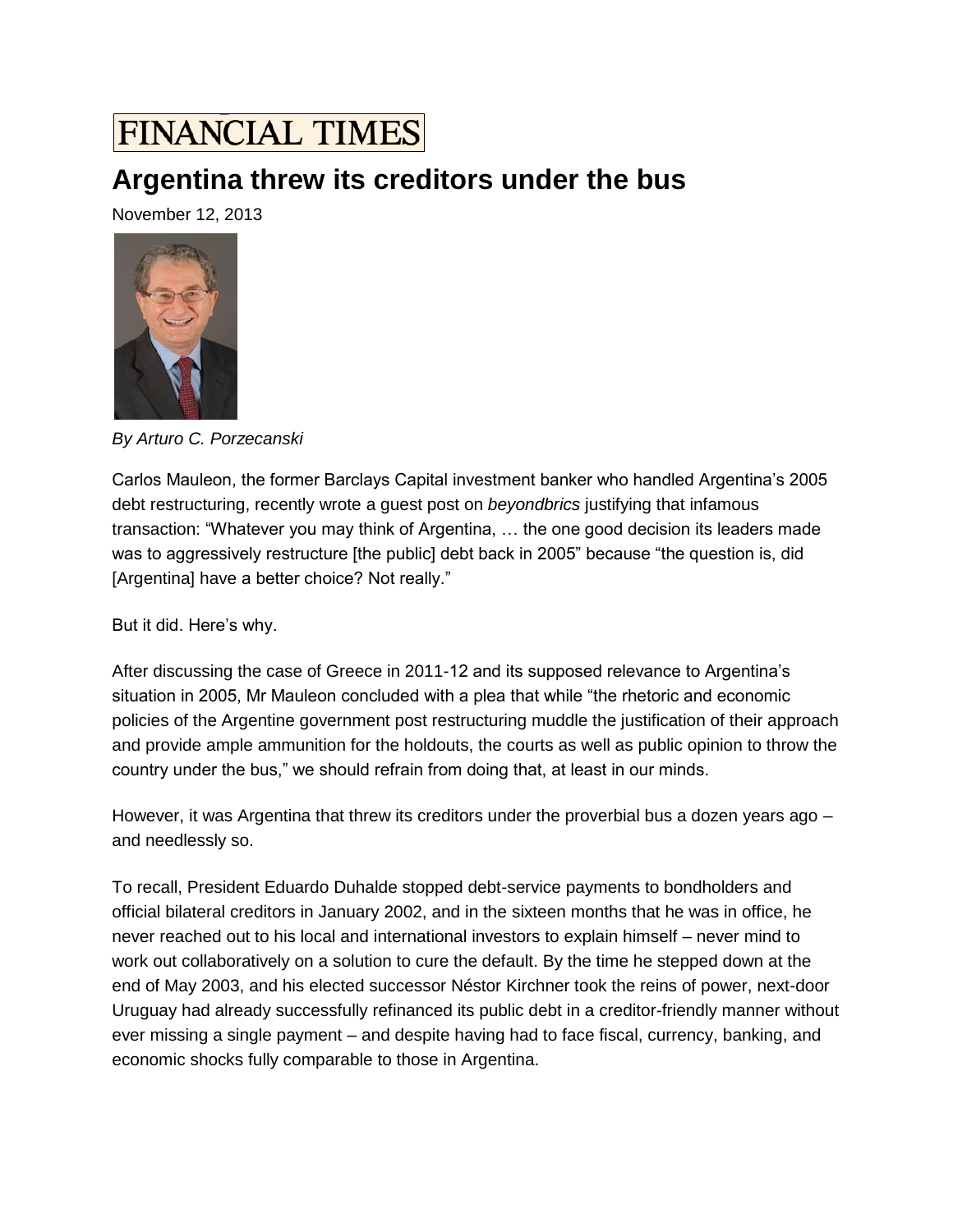Second, President Kirchner took another twenty months until he finally presented bondholders with a punishing, take-it-or-leave-it debt exchange offer – a delay of three years since January 2002 intended to encourage creditor capitulation to whatever proposal Argentina would finally put on the table. His economy minister at the time, Roberto Lavagna, went so far as to announce that the government would regard any investor participation rate above fifty percent as having effectively cured the country's default. The clear implication was that even if nearly half of all bondholders failed to accept the terms of the ruinous debt exchange, they would be ignored and go unpaid. To ensure that the message was heard loud and clear, the government passed a law forbidding the reopening of the debt exchange in the future – the so-called "Lock Law" which has been cited by the courts as evidence of the country's ill will.

Third, Argentina's economy was sufficiently recovered by early 2005, largely thanks to a commodity export boom, such that the government only needed a modest amount of debtservice relief from its creditors. For example, the country's official international reserves had doubled from early 2003 to early 2005, from under \$10bn to over \$20bn, and so had government tax revenues measured in dollars between 2002 and 2004. And yet, the authorities pleaded on-going and future poverty by referencing a proprietary debt-sustainability model which failed to reflect the strong economic rebound underway, incorporated excessively pessimistic forecasts, and was never validated – never mind endorsed – by the IMF, as was customary in prior sovereign debt restructurings. During 2006-12, the economy ended up growing twice as fast as the government's estimates as of late 2004, with actual export earnings and tax revenues outperforming official gloomy forecasts by even wider multiples.

The good news about Argentina's economic and fiscal recovery of 2003-04 began to circulate around the international investor community, and thus the credibility of the government's plea to be treated as if the country was still in the midst of an economic emergency started to erode. The improvement in Argentina's capacity to pay was already so evident by early 2005, when the government put its demand for massive debt forgiveness on the table, such that one-fourth of the bondholder universe (by par value of claims) refused to enter into the debt exchange. The holdout component would surely have been larger still if the authorities had not intimidated the investor base as aggressively as they did, encouraging large-scale creditor capitulation.

Therefore, it should be crystal clear that Argentina and its financial advisors *did* have much better choices: they should have put forth a more reasonable and credible proposal based on consultations or negotiations along the lines of the Uruguay refinancing; better yet, they should have done so much earlier (say, in 2002) to restore their reputation and thus their access to the world's financial markets.

By early 2005, the government had the financial wherewithal to put forth a debt exchange that would have been viewed as realistic and thus fair, because it captured the strong economic recovery and the favourable winds that were blowing in Argentina's direction at the time. Such a